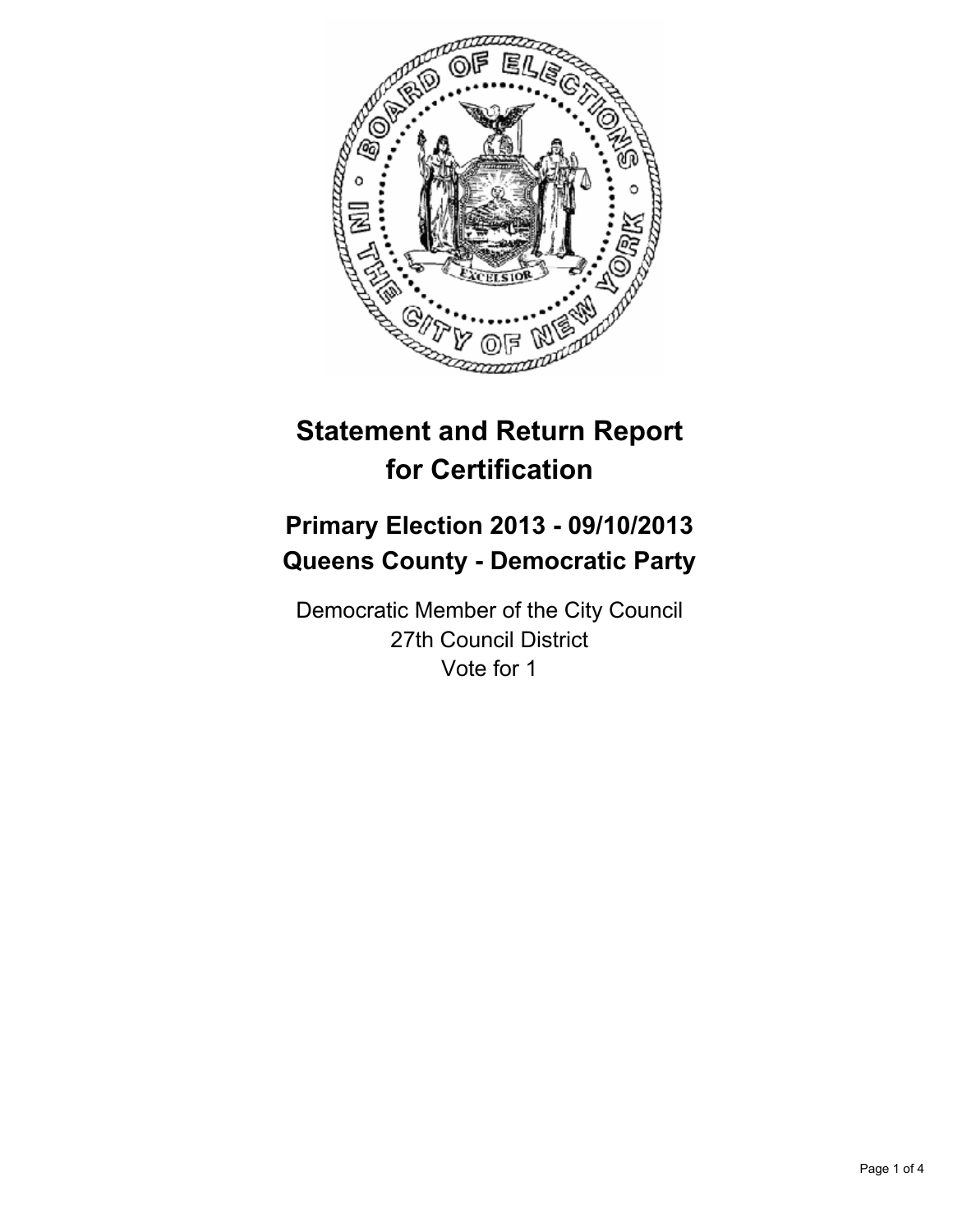

### **Assembly District 24**

| <b>EMERGENCY</b>       | 0  |
|------------------------|----|
| ABSENTEE/MILITARY      | 0  |
| <b>FEDERAL</b>         | 0  |
| SPECIAL PRESIDENTIAL   | 0  |
| <b>AFFIDAVIT</b>       |    |
| <b>MANUEL CAUGHMAN</b> | 21 |
| JOAN E. FLOWERS        | 10 |
| <b>GREGORY MAYS</b>    | 7  |
| I. DANEEK MILLER       | 4  |
| SONDRA H. PEEDEN       | 3  |
| <b>CLYDE VANEL</b>     | 3  |
| <b>Total Votes</b>     | 48 |

#### **Assembly District 29**

| <b>EMERGENCY</b>       | 0     |
|------------------------|-------|
| ABSENTEE/MILITARY      | 175   |
| <b>FEDERAL</b>         | 0     |
| SPECIAL PRESIDENTIAL   | 0     |
| AFFIDAVIT              | 70    |
| <b>MANUEL CAUGHMAN</b> | 1,313 |
| <b>JOAN E. FLOWERS</b> | 1,107 |
| <b>GREGORY MAYS</b>    | 819   |
| I. DANEEK MILLER       | 1,258 |
| SONDRA H. PEEDEN       | 206   |
| <b>CLYDE VANEL</b>     | 568   |
| <b>Total Votes</b>     | 5,271 |

#### **Assembly District 32**

| <b>EMERGENCY</b>            | $\overline{2}$ |
|-----------------------------|----------------|
| ABSENTEE/MILITARY           | 27             |
| <b>FEDERAL</b>              | 0              |
| <b>SPECIAL PRESIDENTIAL</b> | 0              |
| <b>AFFIDAVIT</b>            | 32             |
| <b>MANUEL CAUGHMAN</b>      | 405            |
| <b>JOAN E. FLOWERS</b>      | 470            |
| <b>GREGORY MAYS</b>         | 228            |
| <b>I. DANEEK MILLER</b>     | 462            |
| SONDRA H. PEEDEN            | 88             |
| <b>CLYDE VANEL</b>          | 162            |
| <b>Total Votes</b>          | 1,815          |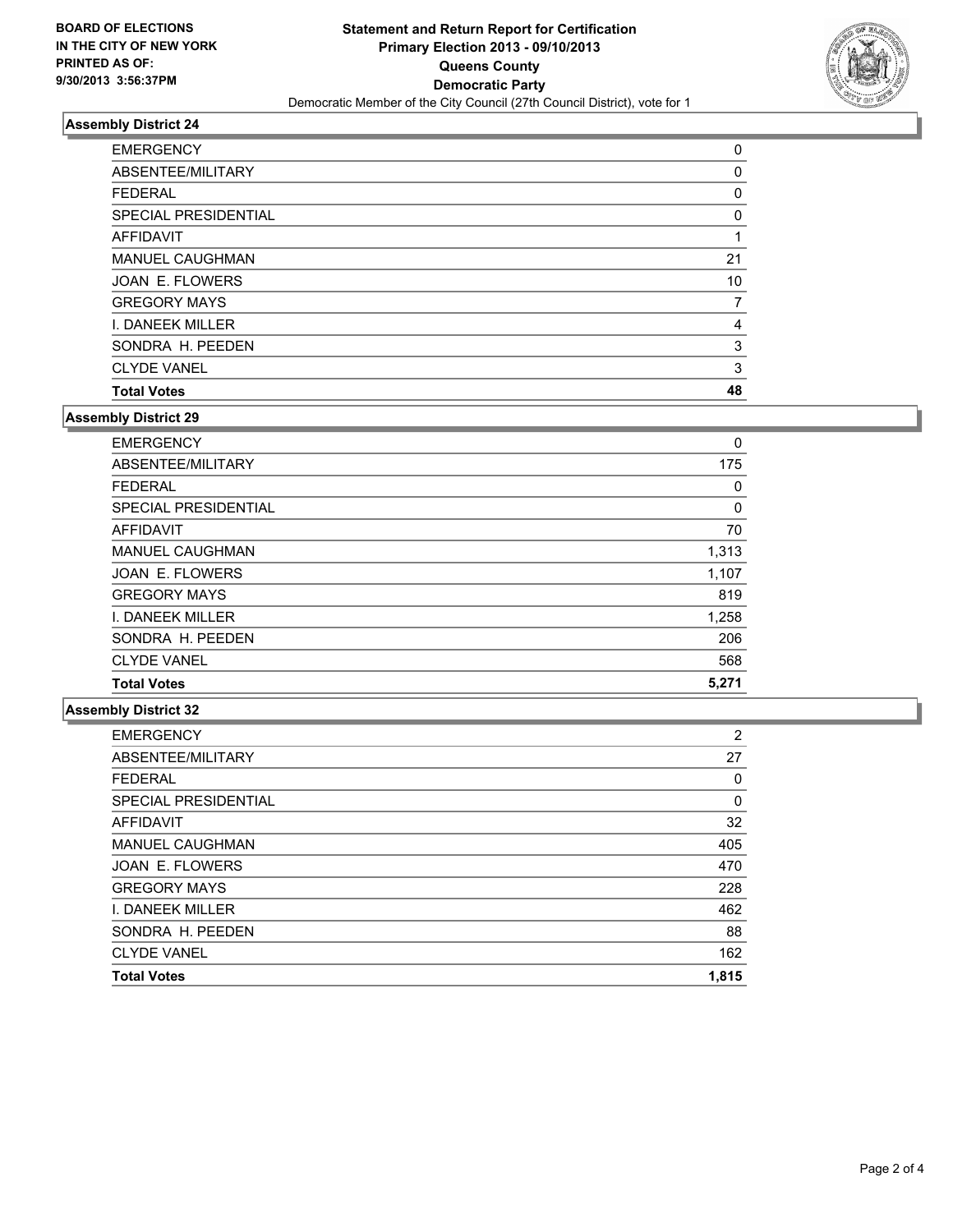

### **Assembly District 33**

| <b>EMERGENCY</b>            | 54    |
|-----------------------------|-------|
| ABSENTEE/MILITARY           | 206   |
| <b>FEDERAL</b>              | 0     |
| <b>SPECIAL PRESIDENTIAL</b> | 0     |
| <b>AFFIDAVIT</b>            | 71    |
| <b>MANUEL CAUGHMAN</b>      | 1,159 |
| JOAN E. FLOWERS             | 1,876 |
| <b>GREGORY MAYS</b>         | 791   |
| I. DANEEK MILLER            | 2,258 |
| SONDRA H. PEEDEN            | 347   |
| <b>CLYDE VANEL</b>          | 2,788 |
| <b>Total Votes</b>          | 9,219 |